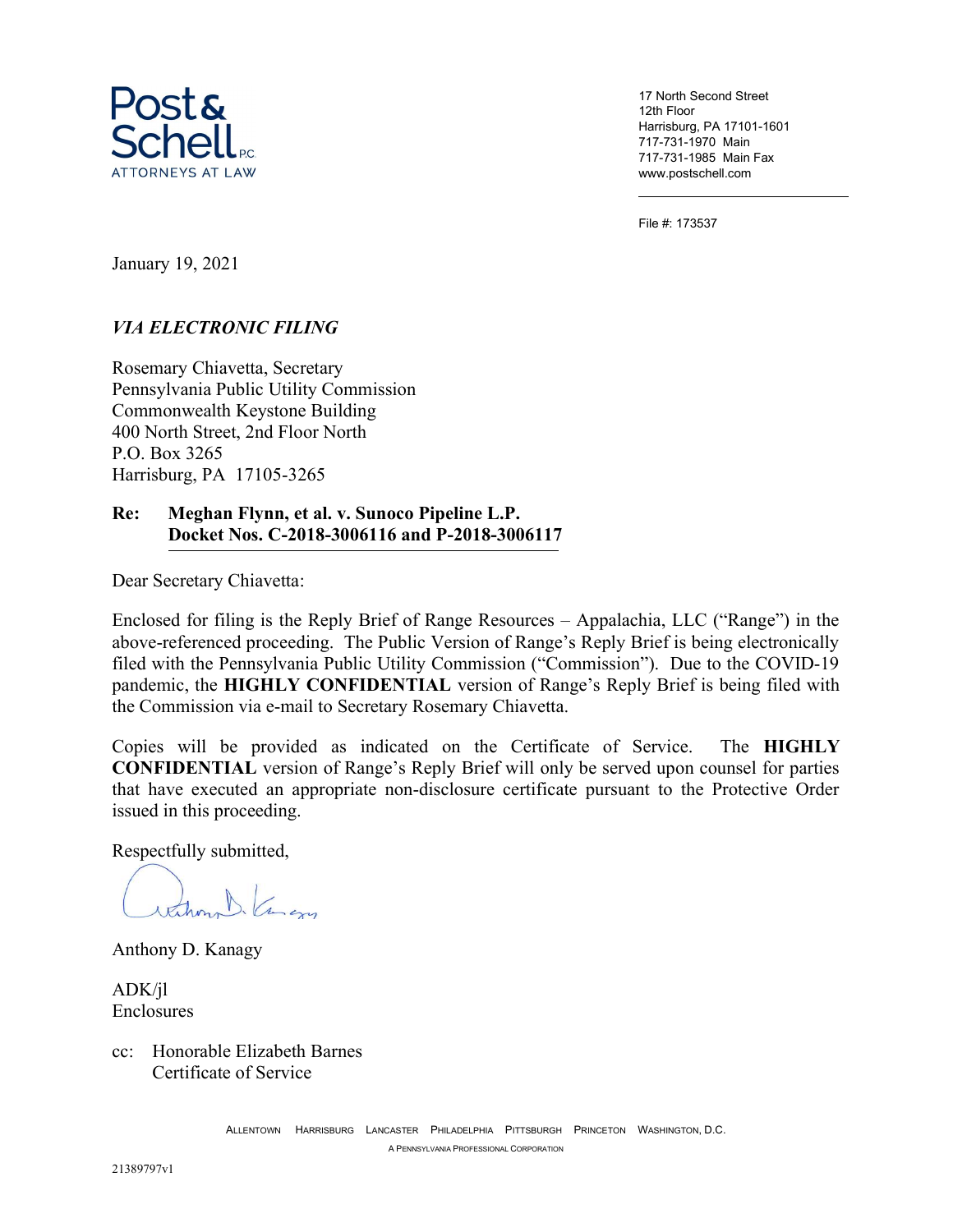#### CERTIFICATE OF SERVICE

I hereby certify that a true and correct copy of the foregoing has been served upon the following persons, in the manner indicated, in accordance with the requirements of 52 Pa. Code § 1.54 (relating to service by a participant).

### VIA EMAIL ONLY (HIGHLY CONFIDENTIAL and Public Versions)

Michael Bomstein, Esquire Pinnola & Bomstein Land Title Building 100 South Broad Street, Suite 705 Philadelphia, PA 19110 Counsel for Complainants

Thomas J. Sniscak, Esquire Kevin J. McKeon, Esquire Whitney E. Snyder, Esquire Hawke McKeon and Sniscak LLP 100 N. Tenth Street Harrisburg, PA 17101 Counsel for Sunoco Pipeline L.P.

Rich Raiders, Esquire Raiders Law 321 East Main Street Annville, PA 17003 Counsel for Andover Homeowners' Association, Inc.

Vincent M. Pompo, Esquire Alex J. Baumler, Esquire Lamb McErlane, PC 24 East Market Street Box 565 West Chester, PA 19381-0565 Counsel for Intervenor West Whiteland Twp.

James R. Flandreau, Esquire Paul, Flandreau & Berger, LLP 320 West Front Street Media, PA 19063 Counsel for Intervenor Middletown Township Diana A. Silva, Esquire Robert D. Fox, Esquire Neil S. Witkes, Esquire Manko Gold Katcher & Fox LLP 401 City Ave, Suite 901 Bala Cynwyd, PA 19004 Counsel for Sunoco Pipeline L.P.

Joel L. Frank, Esquire Guy A. Donatelli, Esquire Alex J. Baumler, Esquire Lamb McErlane, P.C. 24 East Market Street P.O. Box 565 West Chester, PA 19381 Counsel for Intervenor Downingtown Area School District, Intervenor Rose Tree Media School District, and Intervenor Senator Thomas H. Killion

Margaret A. Morris, Esquire Reger Rizzo & Darnall LLP Cira Centre, 13<sup>th</sup> Floor 2929 Arch Street Philadelphia, PA 19104 Counsel for Intervenors East Goshen Twp., and the County of Chester

James J. Byrne, Esquire McNichol Byrne & Matlawski PC 1223 North Providence Road Media, PA 19063 Counsel for Intervenor Thornbury Township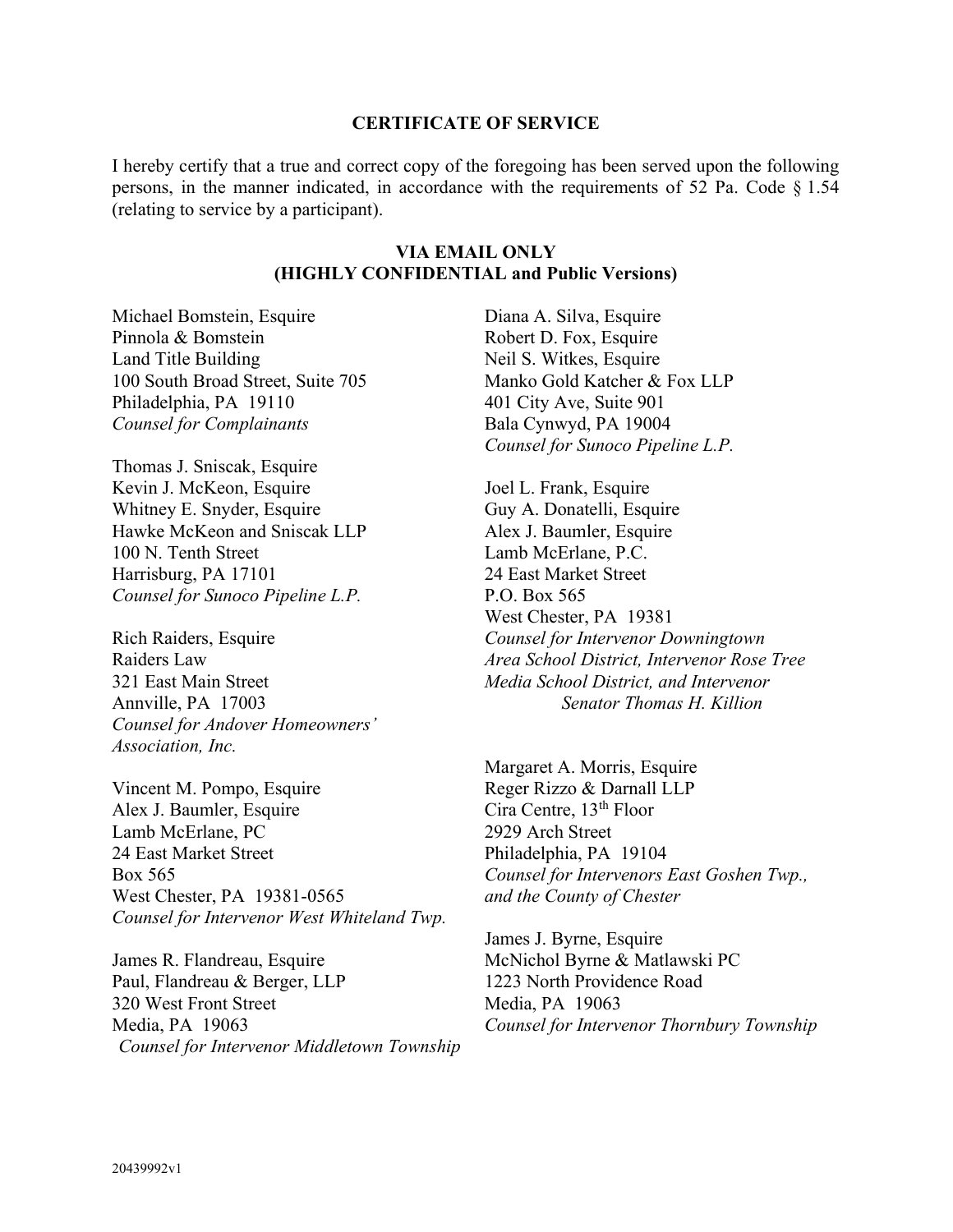Michael P. Pierce, Esquire Pierce & Hughes, P.C. 17 Veterans Square P.O. Box 604 Media, PA 19063 Counsel for Intervenor Edgmont Township

Mark L. Freed, Esquire Curtin & Heefner, LLP 2005 South Easton Road, Suite 100 Doylestown, PA 18901 Counsel for Intervenor Uwchlan Township

James C. Dalton, Esquire Daniel LePera, Esquire Unruh, Turner, Burke & Frees, P.C. P.O. Box 515 West Chester, PA 19381-0515 Counsel for Intervenor West Chester Area School District, Chester County, PA

### VIA E-MAIL (Public Version Only)

Leah Rotenberg, Esquire Mays, Connard & Rotenberg, LLP 1235 Penn Avenue, Suite 202 Wyomissing, PA 19610 Counsel for Intervenor Twin Valley School **District** 

Thomas Casey 1113 Windsor Drive West Chester, PA 19380 Pro Se Intervenor

Josh Maxwell Mayor of Downingtown 4 West Lancaster Avenue Downingtown, PA 19335 Pro Se Intervenor

Rebecca Britton 211 Andover Drive Exton, PA 19341 Pro Se Complainant Michael L. Swindler, Deputy Chief Prosecutor Stephanie M. Wimer, Senior Prosecutor PUC-Bureau of Investigation & Enforcement P.O. Box 3265 Harrisburg, PA 17105-3265 Counsel for Intervenor I&E

Patricia S. Biswanger, Esquire 217 North Monroe Street Media, PA 19073 Counsel for Intervenor Delaware County

Michael Maddren, Esquire Office of the Solicitor County of Delaware Government Center Building 201 West Front Street Media, PA 19063 Counsel for Intervenor Delaware County

Virginia Marcielle-Kerslake 103 Shoen Road Exton, PA 19341 Pro Se Intervenor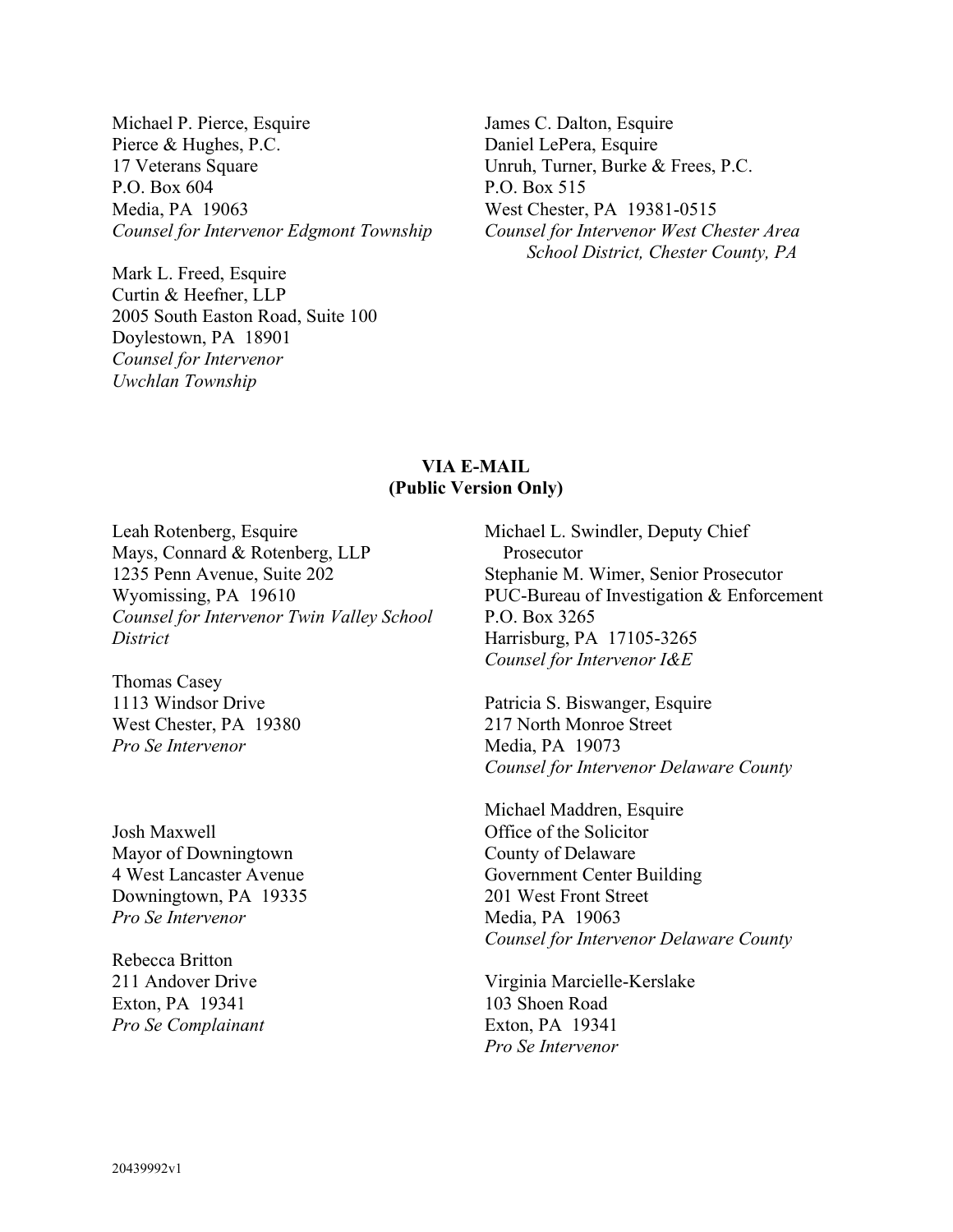Melissa DiBernardino 1602 Old Orchard Lane West Chester, PA 19380 Pro Se Complainant

Laura Obenski 14 South Village Avenue Exton, PA 19341 Pro Se Complainant

Date: January 19, 2020

Anthony D. Kanagy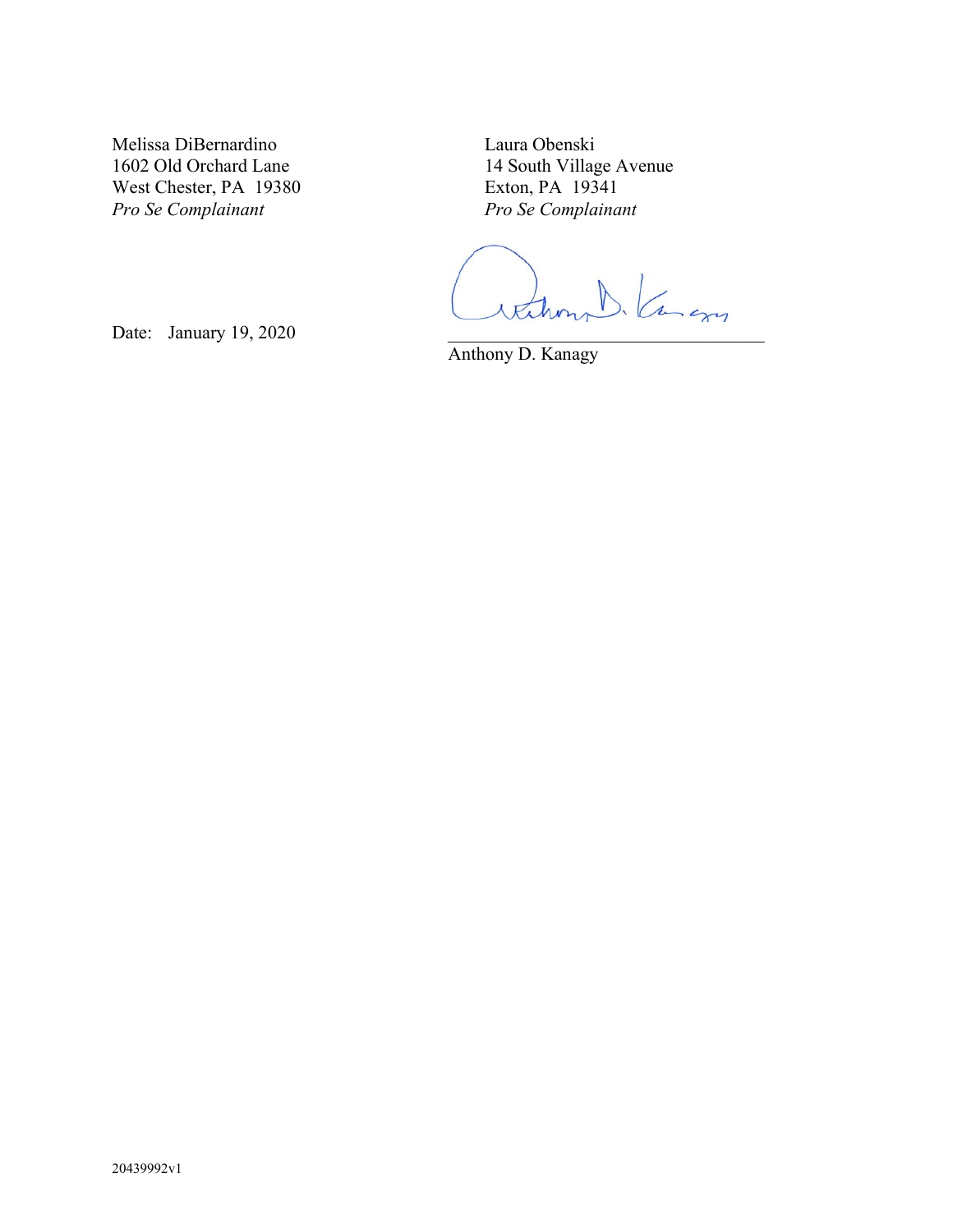### **BEFORE THE PENNSYLVANIA PUBLIC UTILITY COMMISSION**

| Meghan Flynn                          |  | Docket No. C-2018-3006116 |
|---------------------------------------|--|---------------------------|
| <b>Rosemary Fuller</b>                |  | Docket No. P-2018-3006117 |
| Michael Walsh                         |  |                           |
| <b>Nancy Harkins</b>                  |  |                           |
| Gerald McMullen                       |  |                           |
| Caroline Hughes                       |  |                           |
| <b>Melissa Haines</b>                 |  |                           |
|                                       |  |                           |
| <b>Andover Homeowners Association</b> |  | Docket No. C-2018-3003605 |
|                                       |  |                           |
| Melissa DiBernardino                  |  | Docket No. C-2018-3005025 |
|                                       |  |                           |
| Rebecca Britton                       |  | Docket No. C-2018-3006898 |
|                                       |  |                           |
| Laura Obenski                         |  | Docket No. C-2018-3996905 |
|                                       |  |                           |
| V.                                    |  |                           |
|                                       |  |                           |
| Sunoco Pipeline L.P.                  |  |                           |

### **REPLY BRIEF OF RANGE RESOURCES – APPALACHIA, LLC**

Erin W. McDowell (PA ID # 93684) Vice President – Deputy General Counsel Range Resources – Appalachia, LLC 3000 Town Center Boulevard Canonsburg, Pennsylvania 15317 Phone: (725) 754-5352 E-mail: emcdowell@rangeresources.com

Anthony D. Kanagy, Esquire (PA ID #85522) Garrett P. Lent, Esquire (PA ID #321566) Post & Schell, P.C. 17 North Second Street, 12th Floor Harrisburg, PA 17101-1601 Phone: (717) 731-1970 Fax: (717) 731-1985 E-mail: akanagy@postschell.com E-mail: glent@postschell.com

Date: January 19, 2021 *Counsel for Range Resources - Appalachia, LLC*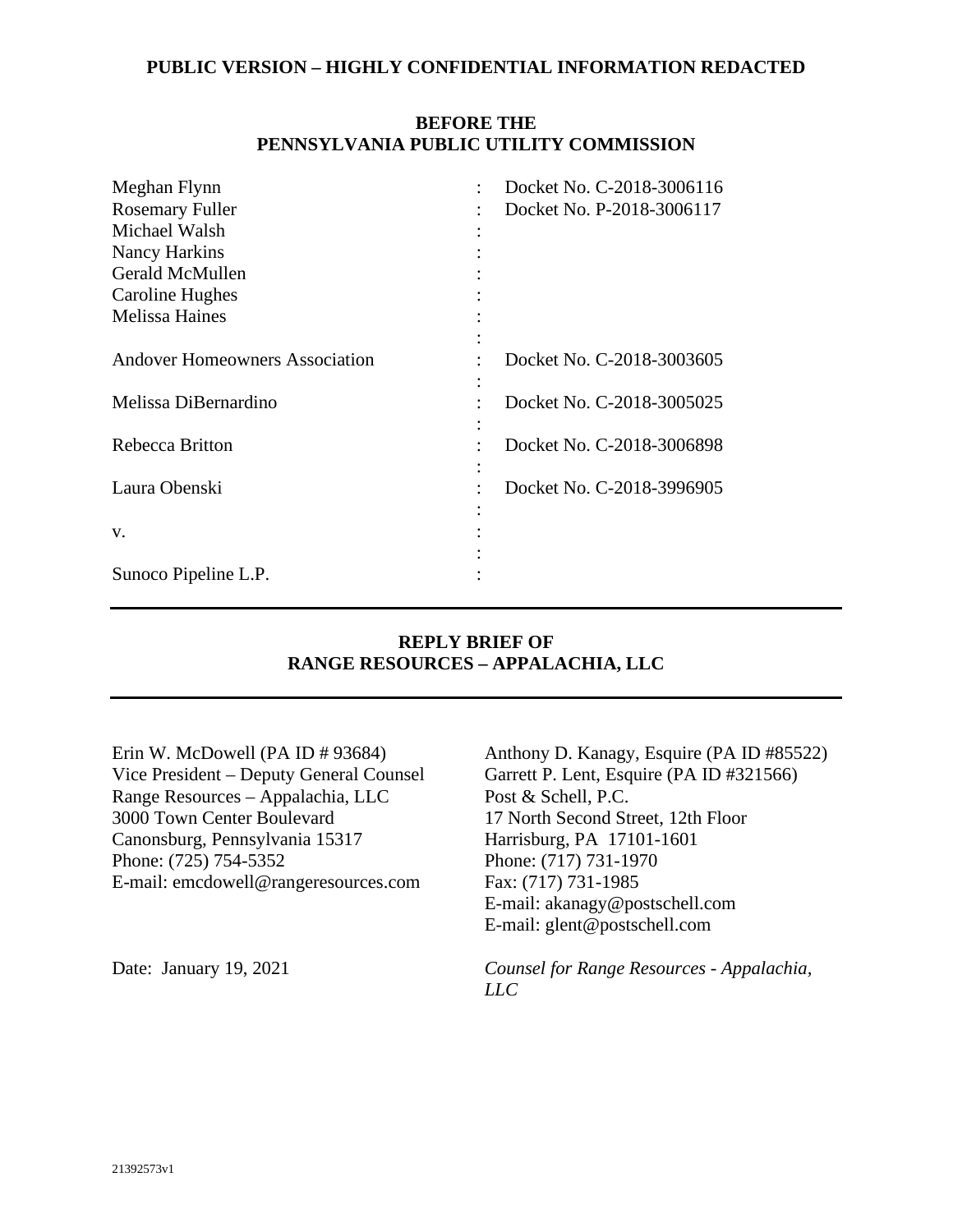## **Table of Contents**

| I.   |                 |                  |                                                                                                                                                     |  |
|------|-----------------|------------------|-----------------------------------------------------------------------------------------------------------------------------------------------------|--|
| Π.   | <b>REPLY</b>    |                  | AND<br><b>COMPLAINANTS'</b><br><b>TO</b><br>COMPLAINANT-ALIGNED<br>INTERVERNORS' STATEMENT OF APPLICABLE LEGAL STANDARDS2                           |  |
|      | A.              |                  |                                                                                                                                                     |  |
| III. |                 |                  |                                                                                                                                                     |  |
| IV.  |                 |                  |                                                                                                                                                     |  |
|      | A.              |                  | THE REQUESTED INJUNCTIVE RELIEF WILL RESULT IN                                                                                                      |  |
|      |                 | 1.               | Range Presented Credible Expert Testimony Regarding The Economic<br>Impacts Of The Complainants' Requested Injunctive Relief. 5                     |  |
|      |                 | 2.               | Range Lacks Adequate Alternatives For Both The Transportation Of<br>Ethane And The Transportation Of Propane And Butane Over The                    |  |
|      |                 | 3.               | The Flynn Complainants' Failure To Seek Adequate Discovery Does Not                                                                                 |  |
|      |                 | $\overline{4}$ . | The Flynn Complainants' Comparison Of Economic Harms Is Misleading                                                                                  |  |
|      |                 | 5.               |                                                                                                                                                     |  |
|      | <b>B.</b>       |                  | THE OTHER PARTIES' ARGUMENTS IN SUPPORT OF THE<br>COMPLAINANTS' REQUESTED INJUNCTIVE RELIEF                                                         |  |
|      | $\mathcal{C}$ . |                  | THE JOINT ARGUMENT OF DASD, RTMSD, EAST GOSHEN<br>AND SENATOR KILLION REGARDING RANGE'S POSITION<br>ON THE RELIEF SOUGHT BY THESE PARTIES SHOULD BE |  |
| V.   |                 |                  |                                                                                                                                                     |  |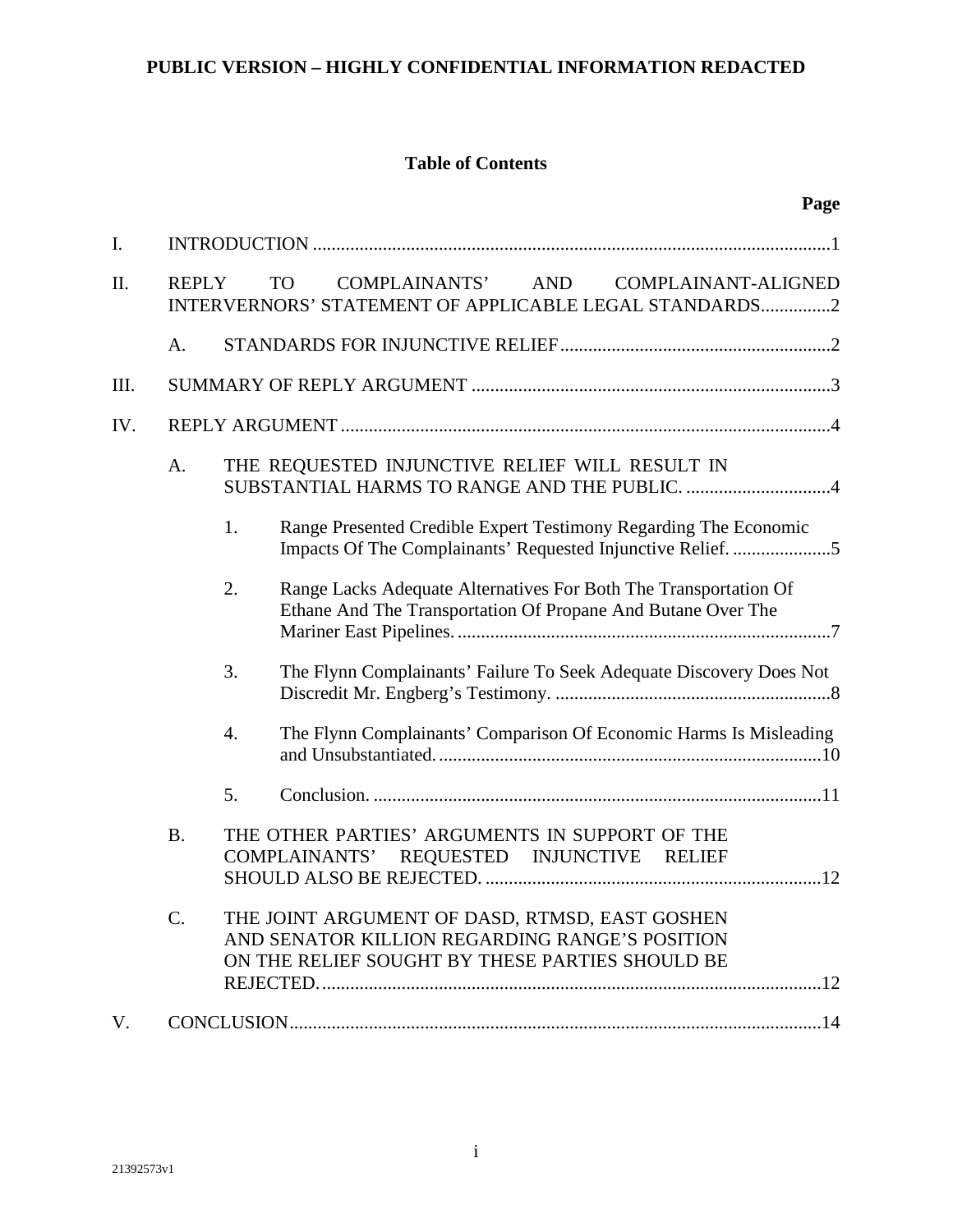# **TABLE OF AUTHORITIES**

### **Page**

### **Pennsylvania Statutes**

## **Pennsylvania Appellate Court Decisions**

| Bobchock v. Unemployment Comp. Bd. of Review, 525 A.2d 463, 465 (Pa. Cmwlth. 1987) 9 |  |
|--------------------------------------------------------------------------------------|--|
| Buffalo Twp. v. Jones, 571 Pa. 637, 813 A.2d 659 (Pa. 2002), cert. denied,           |  |
| Delahanty v. First Pennsylvania Bank, 464 A.2d 1243, 1257 (Pa. Super. 1983)          |  |
| Mid-Atlantic Power Supply Ass'n v. Pa. Pub. Util. Comm'n, 746 A.2d 1196, 1200        |  |
|                                                                                      |  |

## **Pennsylvania Administrative Agency Decisions**

| Crums Mill Assoc., et al. v. Dauphin Consolidated Water Supply Company, Docket No. C-<br>00934810, 1993 Pa. PUC LEXIS 89 (Interim Emergency Order Denying Relief dated |  |
|------------------------------------------------------------------------------------------------------------------------------------------------------------------------|--|
| Flynn et al. v. Sunoco Pipeline, L.P., Docket Nos. C-2018-3006116, P-2018-3006117,<br>p. 15 (Order Denying Petition For Emergency Interim Relief And Certifying        |  |

## **Federal Regulations**

|--|--|--|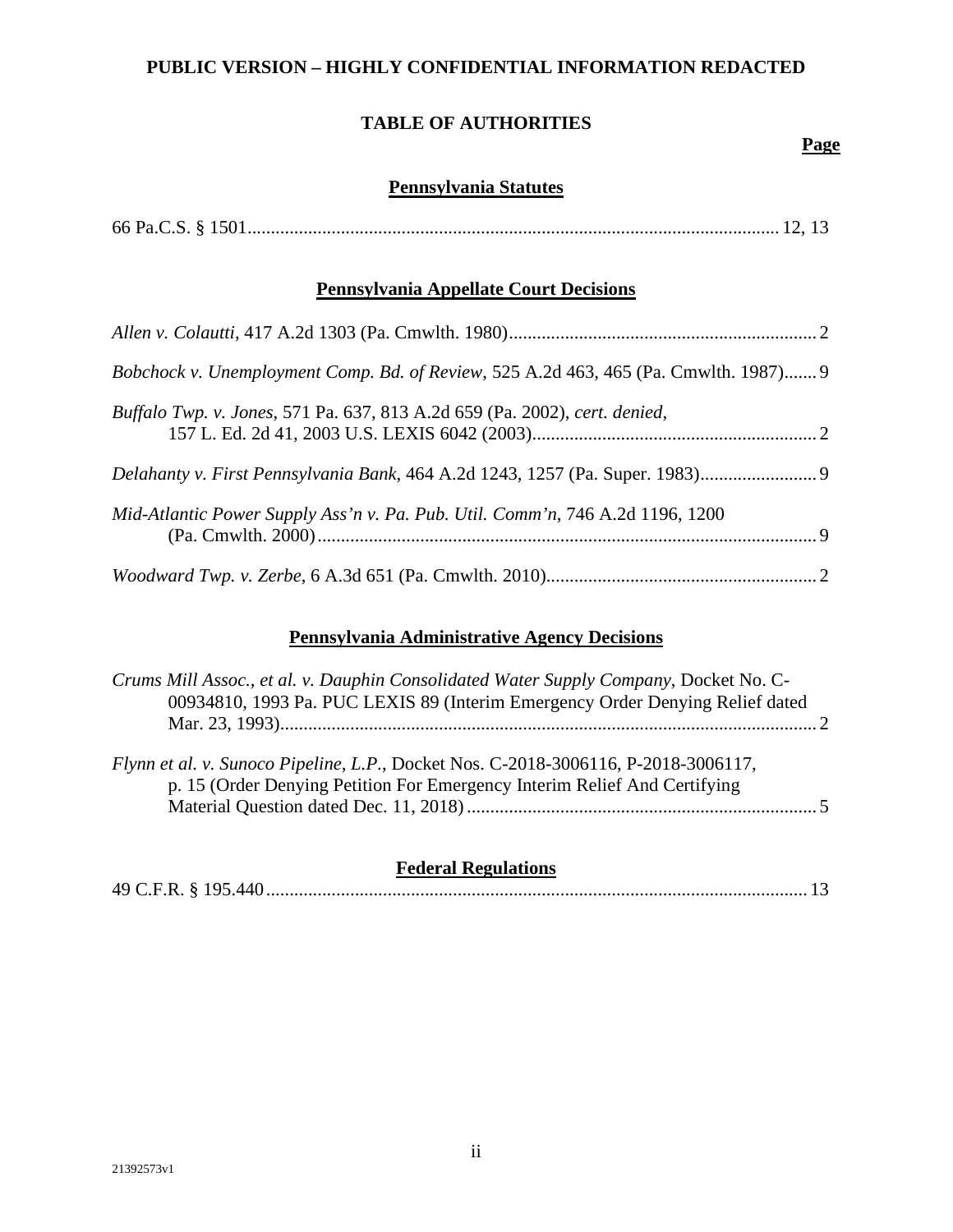### **I. INTRODUCTION**

On December 16, 2020, Range Resources – Appalachia, LLC ("Range" or the "Company") and the other parties to this consolidated complaint<sup>1</sup> proceeding filed their respective Main Briefs.<sup>2</sup> In this Reply Brief, Range responds to the briefs of other parties that either support or join the Complainants' request for injunctive relief and/or address the evidence presented by Range. Range submits that the Complainants or Complainant-aligned intervenors have failed to demonstrate that they are entitled to any of the injunctive relief sought regarding the Mariner East Pipelines.<sup>3</sup>

Range continues to support Sunoco Pipeline, L.P.'s ("Sunoco" or "SPLP") arguments in opposition to the specific allegations and relief sought by the Complainants and continues to focus on the substantial public harms that would result if the Complainants' requested injunctive relief were to be granted. Contrary to the assertions made by the Complainants and the other parties that support the injunctive relief sought, a cessation of service over the Mariner East

<sup>&</sup>lt;sup>1</sup> The "Complaints" and the "Complainants refers collectively to: (1) the Second Amended Formal Complaint filed by Meghan Flynn, Rosemary Fuller, Michael Walsh, Nancy Harkins, Gerald McMullen, Caroline Hughes, and Melissa Haines ("Flynn Complainants") on June 18, 2019 at Pennsylvania Public Utility Commission ("Commission") Docket No. C-2018-3006116 (the "Flynn Complaint"); (2) the Formal Complaint filed by Andover Homeowners' Associations, Inc. ("Andover") on July 24, 2018 at Docket No. C-2018-3003605; (3) the *pro se*  Formal Complaint filed by Melissa DiBernardino on October 1, 2018 at Docket No. C-2018-3005025; (4) the *pro se*  Formal Complaint filed by Rebecca Britton on December 27, 2018 at Docket No. C-2018-3006898; and (5) the *pro se* Formal Complaint filed by Laura Obenski at Docket No. C-2018-3996905.

<sup>&</sup>lt;sup>2</sup> The following main briefs were filed by the other parties: (1) the Complainants' respective Main Briefs; (2) the joint brief of West Chest Area School District ("WCASD") and Twin Valley School District ("TVSD") (Range will refer to this main brief as the "WCASD and TVSD M.B."); (3) the joint brief of Downingtown Area School District ("DASD"), Rose Tree Media School District ("Rose Tree"), Twin Valley School District ("TVSD"), East Goshen Township ("East Goshen") and Pennsylvania Senator Thomas Killion ("Pa. Sen. Killion") (Range will refer to this main brief as the "DASD et. al. M.B."); (4) the Main Brief of the County of Chester ("Chester"); (5) the joinder of Uwchlan Township ("Uwchlan") in the Main Brief filed by Chester; (6) the Main Brief filed by Middletown Township ("Middletown"); (7) the joinder of West Whiteland Township ("WWT") in the Complainants' and other Complainant-aligned intervenors' briefs, "insofar as they support the relief requested by the Township in its Petition to Intervene," WWT Joinder at 1; and (8) the Main Brief of Ms. Virginia Kerslake ("Kerslake").

<sup>&</sup>lt;sup>3</sup> The Mariner East 1 pipeline ("ME1"), Mariner East 2 pipeline ("ME2") and the Mariner East 2X pipeline ("ME2X") are collectively referred to as the "Mariner East Pipelines."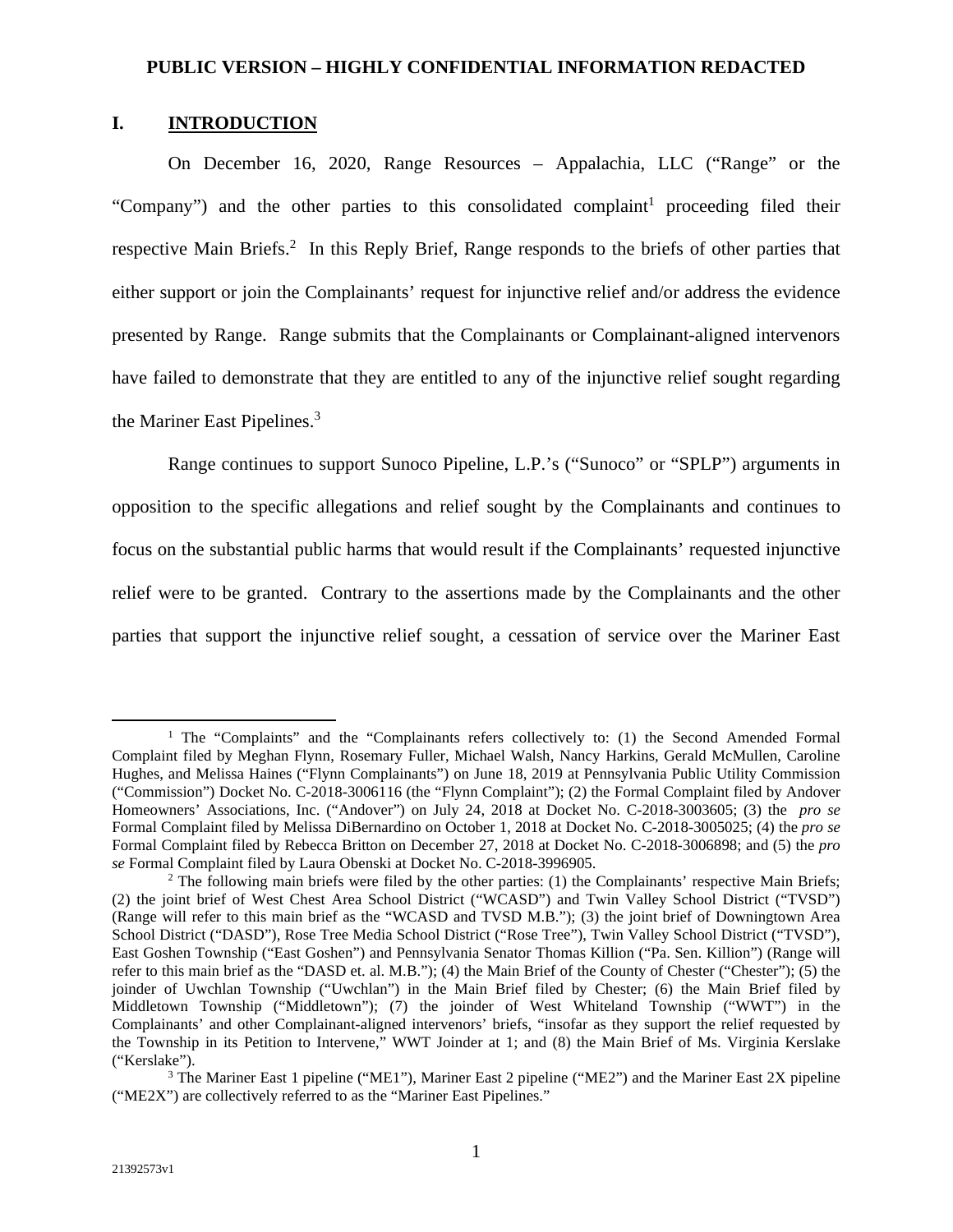Pipelines will substantially harm Range, Range's Pennsylvania-based royalty owners, other shippers on ME1, ME2 and ME2X, and the public as a whole.

For these reasons and the reasons more fully explained below and in Range's Main Brief, the Complainants' requests for injunctive relief should be denied by the ALJ and the Commission.

### **II. REPLY TO COMPLAINANTS' AND COMPLAINANT-ALIGNED INTERVERNORS' STATEMENT OF APPLICABLE LEGAL STANDARDS**

#### **A. STANDARDS FOR INJUNCTIVE RELIEF**

The Complainants and Complainant-aligned intervenors fail to reference, let alone address, the applicable standards required to obtain injunctive relief. As noted by Range, as the Complainants have sought mandatory injunctive relief that alters the status quo, *i.e.*¸ the Mainer East Pipelines currently transport NGLs across Pennsylvania and the Complainants seek an order requiring such activities to cease, the Complainants must make a "very strong showing"<sup>4</sup> that their right to relief is "entirely clear."<sup>5</sup> However, the Complainants have failed to show that the relief sought is necessary to prevent a legal wrong for which there is no adequate redress at law,<sup>6</sup> or that the need for the requested relief is immediate and that they would experience irreparable harm if the relief is not granted.<sup>7</sup> Range submits that the legal standards applicable to injunctive relief, as set forth in Range's and Sunoco's respective Main Briefs should be adopted and applied

<sup>4</sup> *Woodward Twp. v. Zerbe*, 6 A.3d 651, 658 (Pa. Cmwlth. 2010); *see also Crums Mill Assoc., et al. v. Dauphin Consolidated Water Supply Company*, Docket No. C-00934810, 1993 Pa. PUC LEXIS 89, at \*10 (Interim Emergency Order Denying Relief dated Mar. 23, 1993) (citing *Allen v. Colautti*, 417 A.2d 1303 (Pa. Cmwlth. 1980)).

<sup>5</sup> *See Allen*, 417 A.2d at 401.

<sup>6</sup> *Buffalo Twp. v. Jones*, 571 Pa. 637, 644, 813 A.2d 659, 663 (Pa. 2002), *cert. denied*, 157 L. Ed. 2d 41, 2003 U.S. LEXIS 6042 (2003) (describing the requirements that must be satisfied to obtain permanent injunctive relief).

<sup>7</sup> *See Buffalo Twp.* 813 A.2d at 663 (describing the additional requirements that must be satisfied to obtain temporary injunctive relief).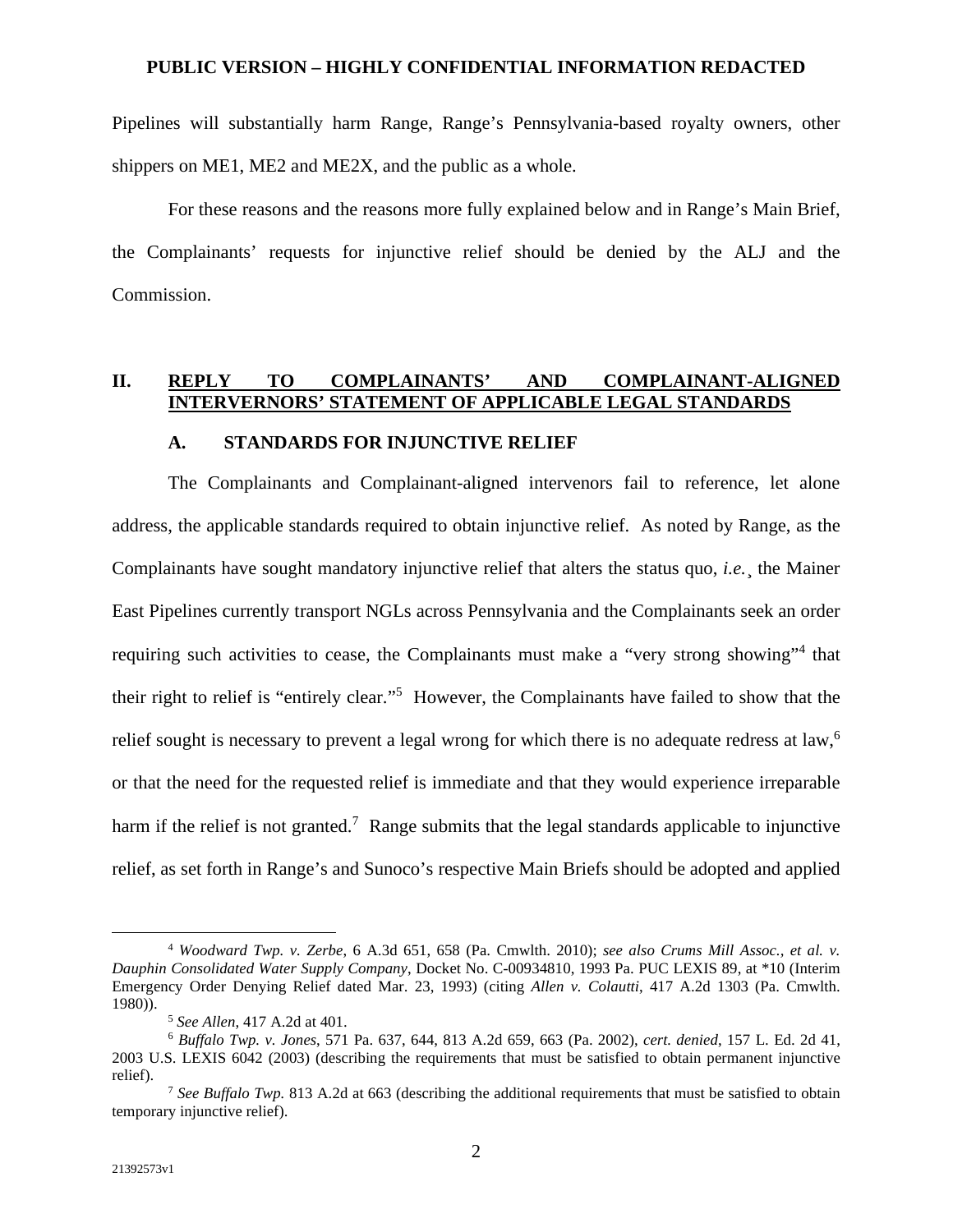in this case, and the relief requested should be denied. Range M.B., Section III.B.; Sunoco M.B., Section IV.C.

#### **III. SUMMARY OF REPLY ARGUMENT**

The Flynn Complainants' arguments in their Main Brief regarding the substantial economic harms that would result from their requested injunctive relief should be rejected. As explained below, the Flynn Complainants mischaracterize the evidence presented and attempt to undermine the testimony of Range witness Mr. Alan Engberg without any support. Despite their claims, Range presented credible expert testimony regarding the substantial economic harms that would result to Range, Range's royalty owners, other shippers on the Mariner East Pipelines, consumers of natural gas and propane in the Northeastern United States, and Pennsylvania as a whole. As explained below, and in Range's Main Brief, these harms will occur because Range does not have adequate alternatives to effectively and economically transport ethane, propane and butane across Pennsylvania if the Mariner East Pipelines are shut down. Although the Complainants attempt to disparage Range's analysis of economic impacts, the fundamental flaw in their claims is that they had the opportunity to seek the data underlying Mr. Engberg's testimony, but failed to even request it. Finally, the Flynn Complainants' attempted comparison of the economic harms identified by Range and Sunoco to the economic harms they claim will result from loss of human life is improper and should be rejected.

For the reasons explained below, and the reasons more fully explained in Range's Main Brief, the Complainants and Complainant-aligned Intervenors are not entitled to the extraordinary remedies they seek, let alone any relief at all, with respect to the consolidated Complaints at issue in this proceeding.

3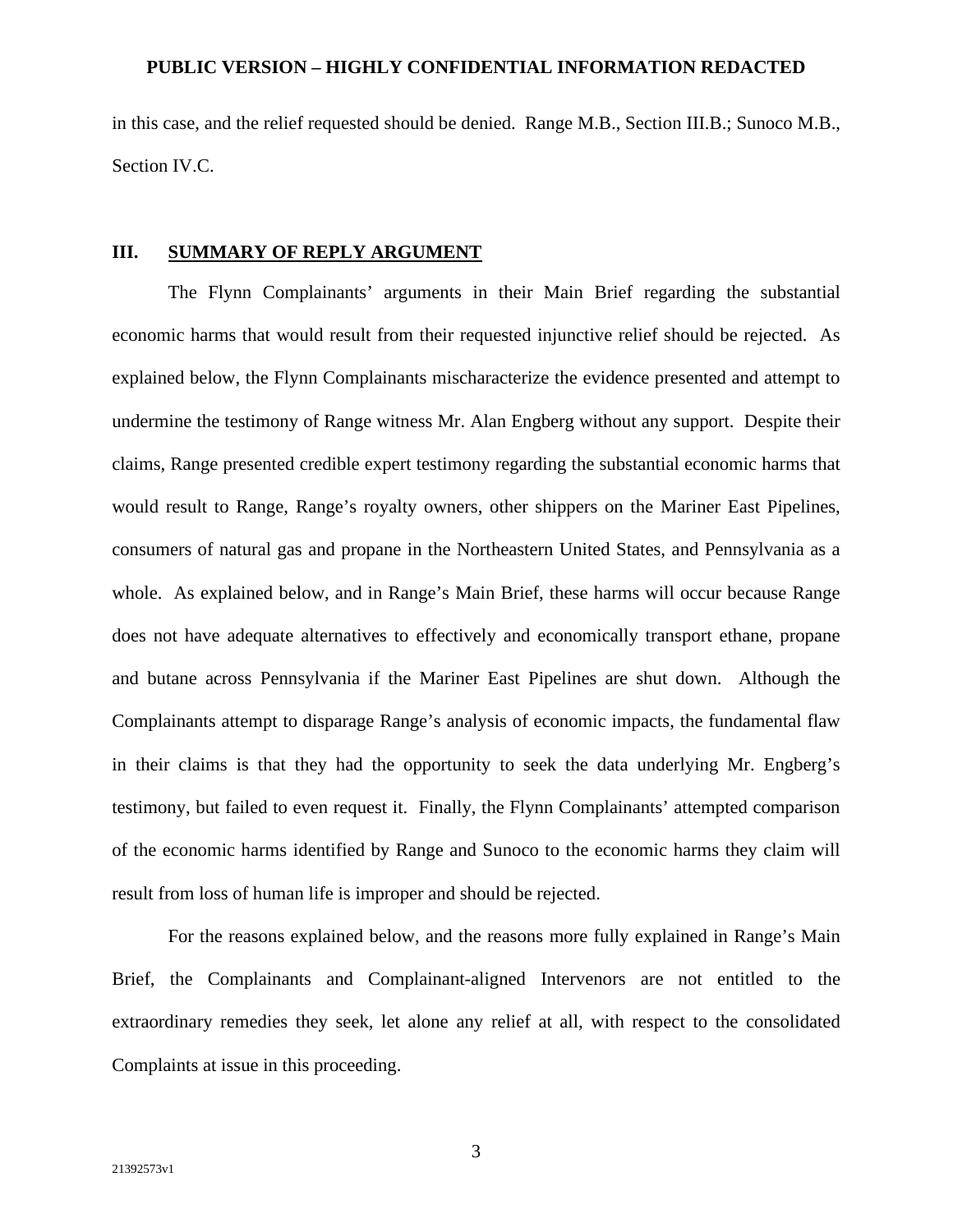### **IV. REPLY ARGUMENT**

## **A. THE REQUESTED INJUNCTIVE RELIEF WILL RESULT IN SUBSTANTIAL HARMS TO RANGE AND THE PUBLIC.**

Range has presented unrebutted and credible testimony that a shutdown of the Mariner East Pipelines will result in substantial harms to Range and the public at large. Range M.B., Section V.A. Range witness Mr. Alan Engberg credibly testified regarding the economic impacts of past shutdowns of ME1 and ME2 on Range, and estimated the potential impacts of a further shutdown as requested by certain of the Complainants. Range M.B., Section V.A.1. Range further demonstrate that, in addition to the direct impacts on Range, the Complainants' requests injunctive relief would have wide-ranging, indirect economic impacts on Pennsylvania and the Northeastern United States natural gas market. Range M.B., Section V.A.2. As such, the Complainants' requested injunctive relief is not in the public interest and should be denied.

The Flynn Complainants, however, unavailingly attempt to undermine the credibility of Range's witness and evidence. The Flynn Complainants: (a) mischaracterize the testimony of Mr. Engberg regarding the economic impacts of a scheduled shutdown of the Mariner East Pipelines that occurred in September  $2019$ ;  $8$  (b) repeatedly attempt to conflate Range's testimony regarding the transportation of ethane and the transportation of propane and butane; $9$  (c) speculate—without any evidence to the contrary—about perceived flaws in Mr. Engberg's calculations in an attempt to disparage his testimony;<sup>10</sup> and (d) attempt to compare Range's quantification of economic harms of their requested relief to their alleged harms to human life.<sup>11</sup> On each of these points, the Flynn Complainants mischaracterize the evidence of substantial public harms, and further fail to rebut it. Ultimately, the Flynn Complainants could not

<sup>8</sup> Flynn Complainants M.B. at 47-48 (¶¶ 211, 217), 95.

<sup>&</sup>lt;sup>9</sup> Flynn Complainants M.B. at 48 (¶ 212-213).

<sup>&</sup>lt;sup>10</sup> Flynn Complainants M.B. at 48 ( $\P$  214, 217), 95.

<sup>&</sup>lt;sup>11</sup> Flynn Complainants M.B. at  $48$  ( $\boxed{218}$ ), 95.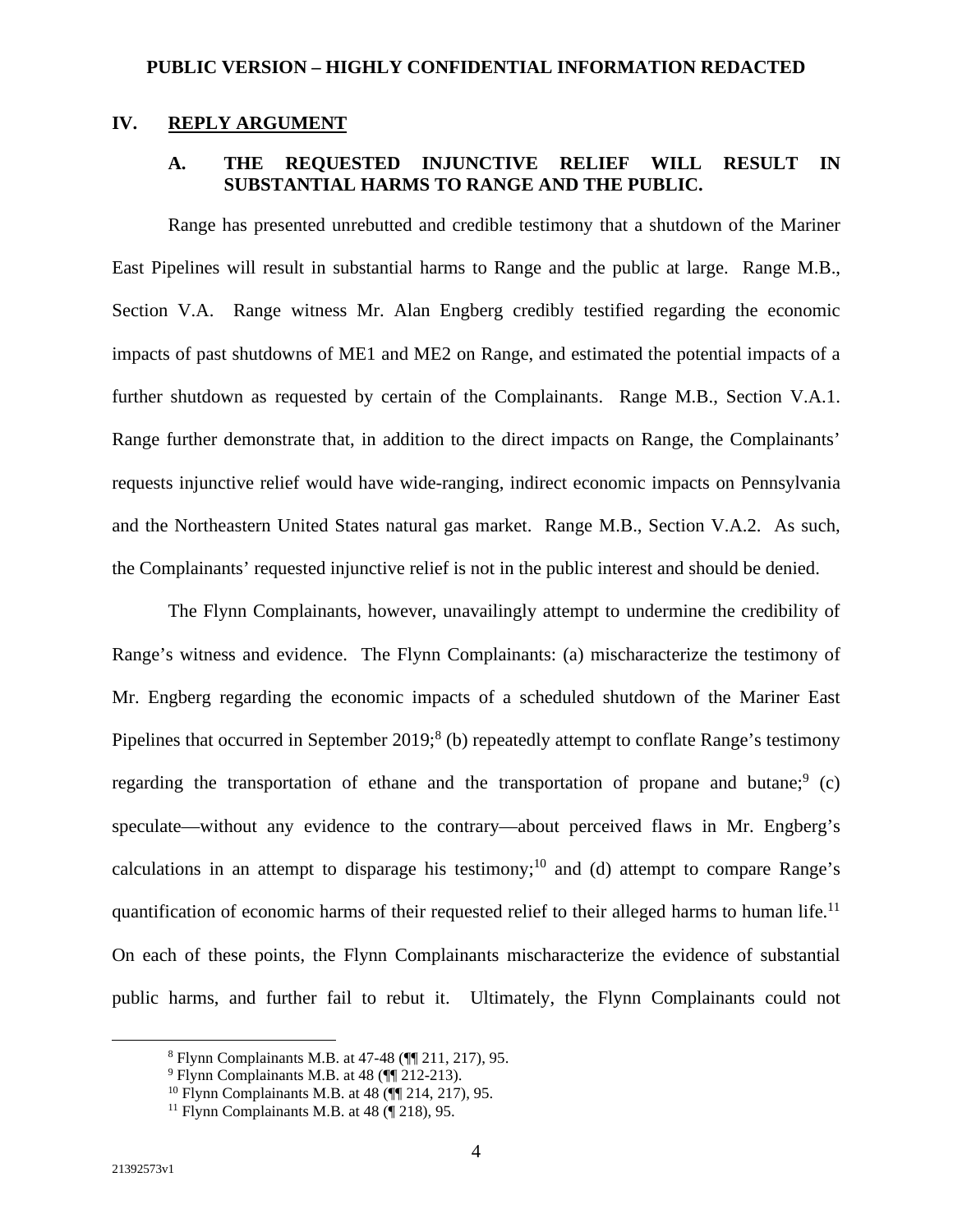substantiate their various theories, and therefore the Commission should reject all of the Flynn Complainants' arguments, as explained below.

### **1. Range Presented Credible Expert Testimony Regarding The Economic Impacts Of The Complainants' Requested Injunctive Relief.**

The Flynn Complainants assert that the testimony of Range witness Mr. Engberg is "not credible." Flynn Complainants M.B. at 48  $(\P 215)^{12}$  They specifically rely upon Mr. Engberg's review of a September 2019 Range press release, which detailed the impacts of a scheduled shutdown of ME1 in September 2019. Flynn Complainants M.B. at 47-48 (¶ 211). There are two primary flaws in this argument.

First, the Flynn Complainants' reliance on a scheduled, temporary, voluntary shutdown of a pipeline is not comparable to an unscheduled, permanent, forced shutdown as demanded here. In the event of a scheduled and temporary cessation of flow, as in September 2019, while there are impacts, the commercial entities are able to take steps to mitigate those impacts through planning. In this situation, the shipper, like Range, is provided advance notice regarding the planned event which allows time and resources to be devoted to alternatives for transport in order to mitigate against significant financial impact, including the shutting in of producing natural gas wells. The same is true for those down the supply chain.

Indeed, Mr. Engberg explained the important distinction between a scheduled and unscheduled shutdown of the pipeline, when he explained "Fortunately, we had a couple month's warning, since it was a planned outage [of ME1], so we were able to make alternate arrangements for moving ethane." Tr. 2817 (emphasis added). In this regard, as Range

<sup>12</sup> Range notes that Your Honor has previously determined Mr. Engberg to be a credible witness. *See Flynn et al. v. Sunoco Pipeline, L.P.*, Docket Nos. C-2018-3006116, P-2018-3006117, p. 15 (Order Denying Petition For Emergency Interim Relief And Certifying Material Question dated Dec. 11, 2018) ("I also find Range Resources' witness Engberg to be credible.").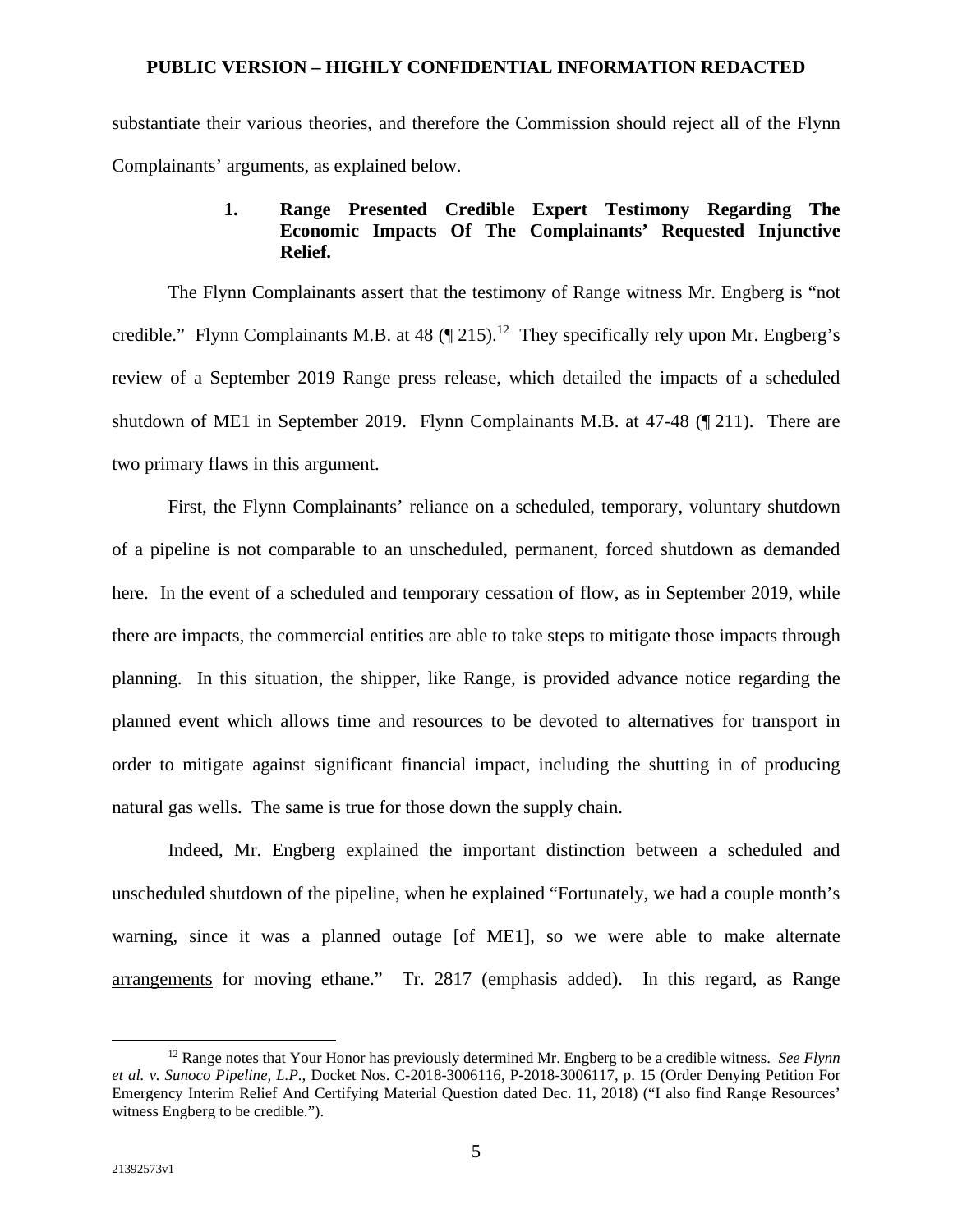explained in its Main Brief, a *scheduled* shutdown is dissimilar to an *unscheduled* shutdown (i.e., what the Complainants seek to force here) due to the amount of pre-planning that is able to take place to avoid more significant losses. Significantly, the scheduled outage, as explained by Mr. Enberg, was limited in duration, whereas the injunction sought would be permanent and, therefore, result in far greater economic harm to Range. Range M.B. at 19. Rather than show that Mr. Engberg's estimate lacks credibility, the Flynn Complainants' reliance upon the September 2019 scheduled outage of the pipeline further underscores the significant economic harm of the drastic relief demanded here and corroborates Range's estimates of the financial impact on the company and beyond.

Second, the Complainants' attempt to focus on the September 2019 scheduled outage of ME1 ignores the unrebutted evidence Range presented regarding the additional costs it incurred during the three prior shutdowns of the pipeline. Range M.B. at 19; *see also* Range St. 1-R at 10-12. During each of the three prior shutdowns of ME1, Mr. Engberg demonstrated that Range incurred **[BEGIN HIGHLY CONFIDENTIAL]** 

**[END HIGHLY CONFIDENTIAL]**. *See* Range St. 1-R at 10- 12. Mr. Engberg's quantification of future harms was calculated using a similar methodology that he calculated the historic additional costs incurred from prior shutdowns, *i.e.*, **[BEGIN HIGHLY CONFIDENTIAL]** 

**[END HIGHLY CONFIDENTIAL]** Tr. 2787. The

Flynn Complainants ignore this evidence.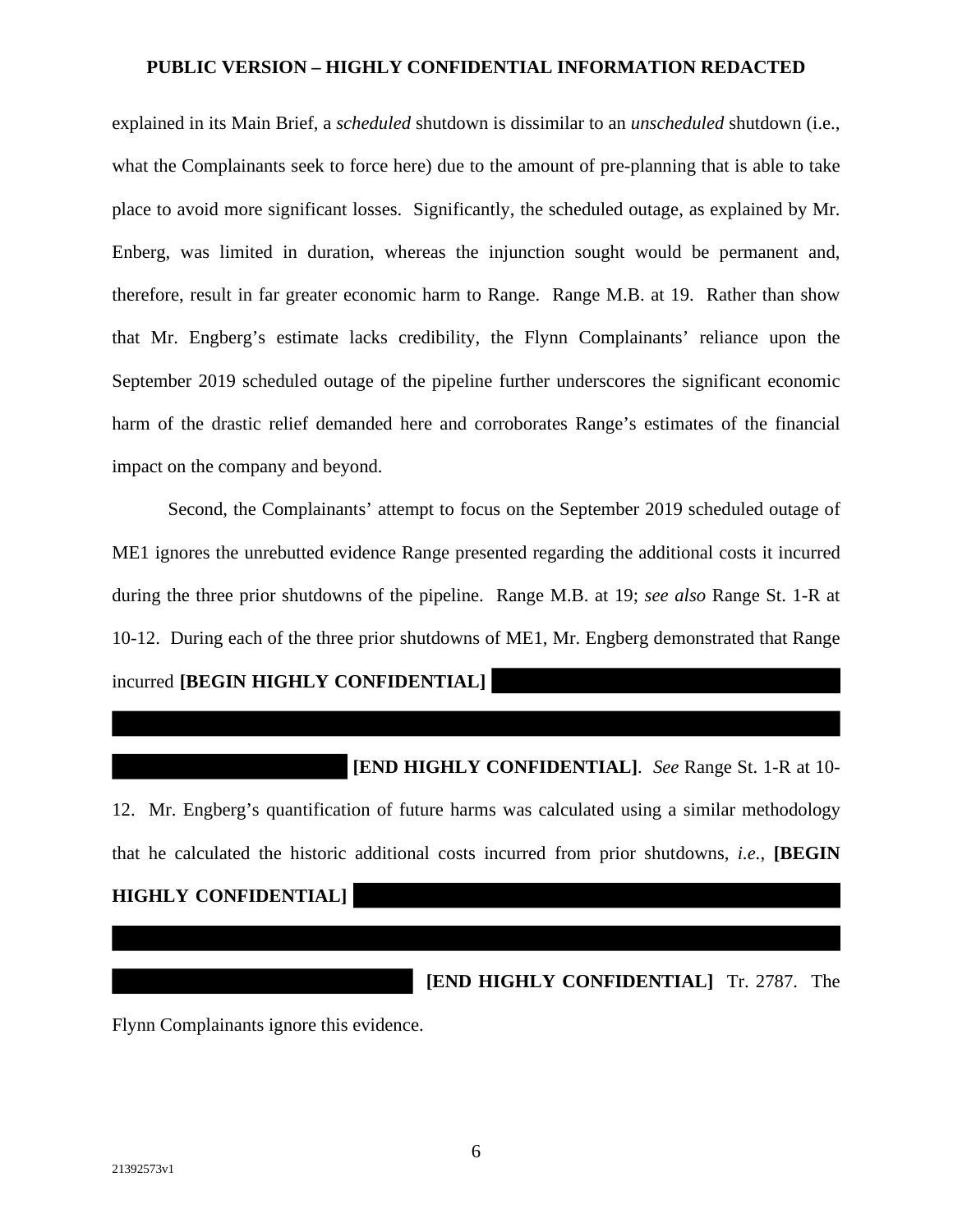Therefore, the Commission should reject the Flynn Complainants' attempt to discredit the testimony of Mr. Engberg regarding the significant economic harms that would result from the requested drastic relief using a single scheduled outage that occurred in September 2019. Range has demonstrated that it has been harmed in the past when ME1 was shut down, and will be harmed by an injunction of the operations of the Mariner East Pipelines as requested by the Complainants.

### **2. Range Lacks Adequate Alternatives For Both The Transportation Of Ethane And The Transportation Of Propane And Butane Over The Mariner East Pipelines.**

The Flynn Complainants further attempt to discredit Mr. Engberg's testimony by conflating Range's ability to transport ethane across Pennsylvania and Range's ability to transport propane and butane across Pennsylvania. First, the Flynn Complainants' assert that Mr. Engberg contradicted himself by testifying that "ethane is like natural gas in that it can only be effectively transported in large volumes by pipeline" and that "large volumes of natural gas can indeed be transported by means other than pipeline." Flynn Complainants M.B. at 48 (¶ 212). Second, the Flynn Complainants assert that Mr. Engberg acknowledged that "multiple different pipelines" can carry ethane from Western Pennsylvania besides the Mariner East pipelines. Flynn Complainants M.B. at 48 (¶ 213). Each of these arguments should be rejected.

The Flynn Complainants incorrectly conflate the transportation of ethane with the transportation of propane and butane. Range explained that large volumes of ethane can only be transported by pipeline due to its boiling point that makes large scale bulk truck or rail transportation ineffective and uneconomic. *See* Range St. 1-R at 7-8. Propane and butane, however, can more easily be chilled and/or compressed for transportation by rail or truck. Range St. 1-R at 8. More specifically, the Flynn Complainants' Main Brief cites to Clean Air Council's suggestion in cross examination that there may soon be additional rail transportation alternatives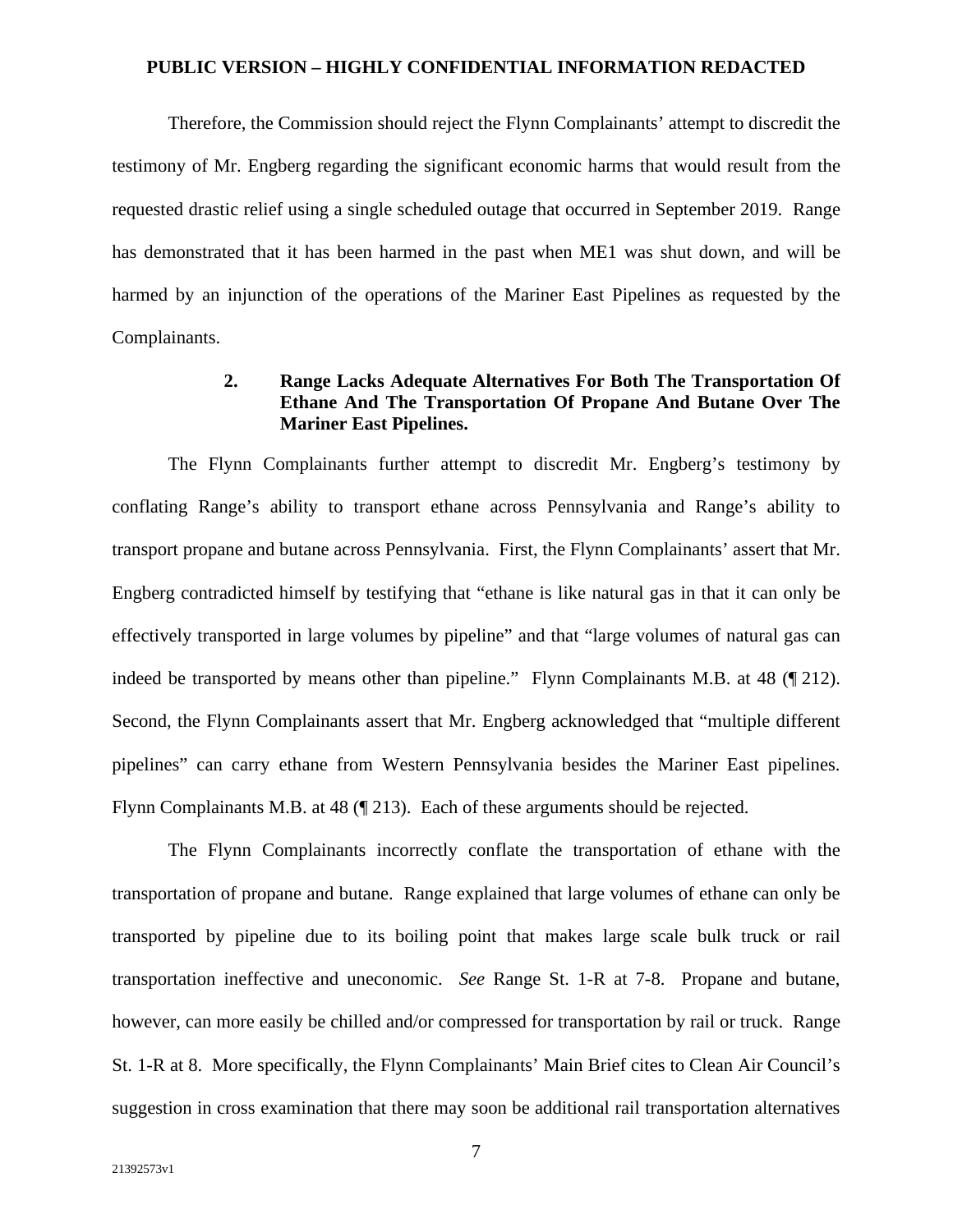for Range's ethane production. Flynn Complainants M.B. at 48 (citing Tr. 2818-2820). However, Range has already explained the flaws in this comparison and demonstrated that the referenced hypothetical alternative cannot reasonably be expected to supplement the existing limited rail transportation alternatives that Mr. Engberg has concluded are inadequate, particularly with respect to ethane. Range M.B. at 15.

In addition, the Flynn Complainants' focus on possible available pipeline alternatives for ethane also ignores the fact that other pipelines in the region are not viable alternatives for the movement of propane and butane currently transported on the Mariner East Pipelines. Range M.B. at 16-17. Range transports substantial volumes of propane and butane on ME2, and lacks alternatives to transport these products in the event that ME2 is shutdown. Furthermore, although there may be other pipeline alternatives for ethane,<sup>13</sup> the Flynn Complainants have presented no evidence that capacity is, in fact, available on these pipelines.<sup>14</sup> Without this information, there is no basis for the Commission to determine they are adequate alternatives to the Mariner East pipelines for Range's ethane, propane and butane transportation.

### **3. The Flynn Complainants' Failure To Seek Adequate Discovery Does Not Discredit Mr. Engberg's Testimony.**

The Flynn Complainants further attempt to argue that Mr. Engberg's testimony is based upon "limited assumptions and self-serving information." Flynn Complainants M.B. at 94. They claim that Mr. Engberg's calculations of economic impacts did not account for an "upside" to the shutdown of the Mariner East Pipelines. Flynn Complainants M.B. at 48 (¶ 214). In addition, they also argue that Range has not justified the assumptions made by Mr. Engberg and

<sup>13</sup> *See* Range M.B. at 16, n.9.

<sup>&</sup>lt;sup>14</sup> Rather, record evidence shows that, with respect to propane, there is only one other pipeline available to transport propane from Western Pennsylvania and there are no other pipeline alternatives for transporting normal butane. Range St. 1-R at 10. Without the Mariner East Pipelines, the record evidence demonstrate that there is not sufficient capacity to transport Range's propane and butane production and Range would be forced to shut-in production at the wellhead. *See* Range St. 1-R at 10.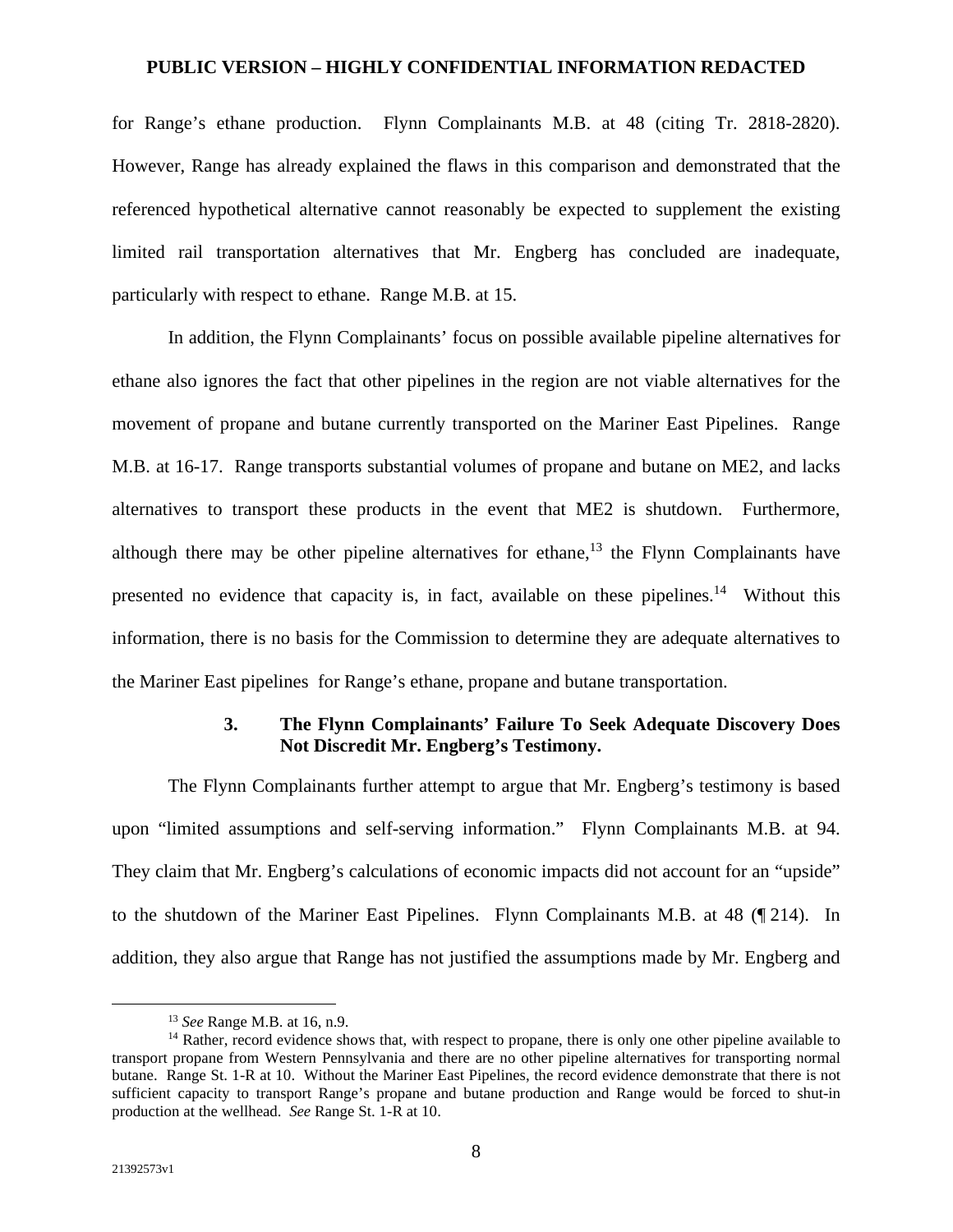that there is no reasonable basis in the record to support Range's "calculation of damages." Flynn Complainants M.B. at 94-95. Each of these claims should be rejected.

As an initial matter, the Flynn Complainants presented no expert testimony regarding the economic impacts—positive or negative—of a shutdown of the Mariner East Pipelines. In this regard, their entire argument is speculative and based upon perceived flaws in Range's economic analysis, without any supporting evidence of record.

Yet, the Flynn Complainants concede that Sunoco and Range presented expert testimony on the economic impacts of a shutdown. In their Main Brief, they state that both "Sunoco and Range's economic experts testified both as to the potential economic impact of a pipeline shutdown on their businesses and the potential impact on the Pennsylvania economy." Flynn Complainants M.B. at 95. Indeed, Range presented unrebutted expert testimony from Mr. Engberg regarding the calculation of the economic harms of the Complainants' requested injunctive relief on Range, Range's royalty owners, and the public at large. *See* Tr. 2776.

It is not enough for the Flynn Complainants to simply speculate as to flaws in Range's evidence; they must present more than "[m]ere bald assertions, personal opinions or perceptions" in order to rebut Range's evidence. *See Mid-Atlantic Power Supply Ass'n v. Pa. Pub. Util. Comm'n*, 746 A.2d 1196, 1200 (Pa. Cmwlth. 2000); *see also Bobchock v. Unemployment Comp. Bd. of Review*, 525 A.2d 463, 465 (Pa. Cmwlth. 1987) ("speculation does not amount to substantial evidence. Substantial evidence requires more than a scintilla of evidence or suspicious of the existence of a fact to be established.").

Relatedly, the Flynn Complainants' reliance upon *Delahanty v. First Pennsylvania Bank*, 464 A.2d 1243, 1257 (Pa. Super. 1983) is misplaced. Flynn Complainants M.B. at 95. Therein, the Pennsylvania Superior Court specifically explained that a "fact-finder may make a just and

9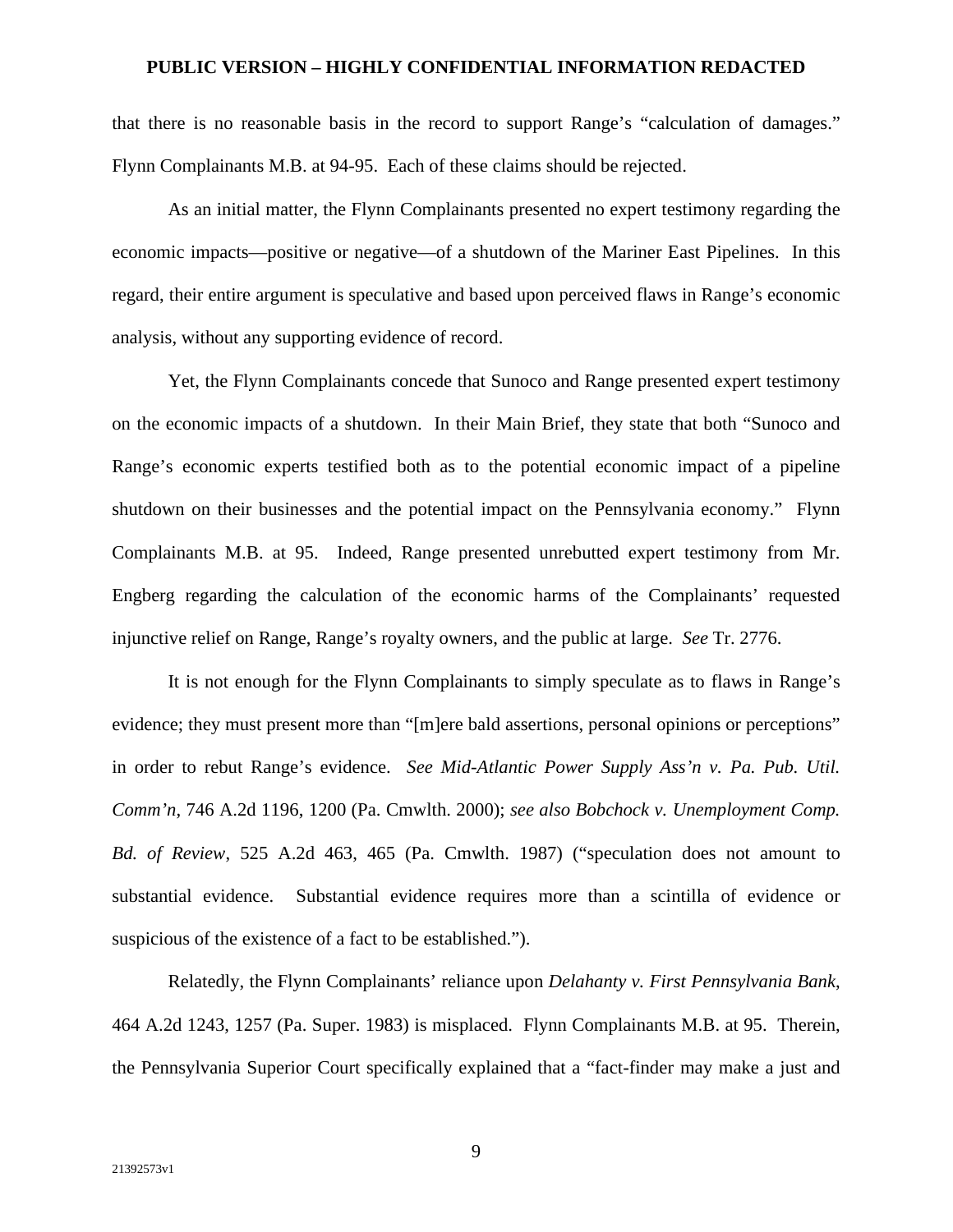reasonable estimate of the damage based on relevant data, and in such circumstances may act on probable and inferential, as well as upon direct and positive proof." *Id.* at 1257. Moreover, it explained that the law only requires "sufficient facts must be introduced so that the court can arrive at an intelligent estimate without conjecture." *Id.* at 1257-58.

Mr. Engberg's testimony more than satisfies this standard because Mr. Engberg fully explained the bases for his calculations. Mr. Engberg provided a credible basis for his calculations of the harms to Range (Range M.B. at 19), Range's royalty owners (Range M.B. at 20-21), natural gas and propane consumers (Range M.B. at 21-24), Pennsylvania jobs (Range M.B. at 24) and the Commonwealth's collection of drilling impact fees (Range M.B. at 25). Range further demonstrated that these harms could exacerbate the adverse impacts of COVID-19 on Pennsylvania. Range M.B. at 25-27.

Moreover, the Flynn Complainants' argument that Range's quantification of impacts on Pennsylvania and the Northeastern United States should not be accepted because it did not account for "the economic upsides" of a shutdown misses the point. Flynn Complainants M.B. at 48 (¶ 214). To the extent that the Complainants' believe there are upsides to a shutdown, it is their burden to produce evidence regarding such upsides and they have not done so.

For these reasons, and the reasons more fully explained in Range's Main Brief, Range submits that Range's quantification of harms are fully supported and the Flynn Complainants' claims to the contrary should be rejected.

### **4. The Flynn Complainants' Comparison Of Economic Harms Is Misleading and Unsubstantiated.**

The Flynn Complainants close their brief by arguing that if the Commission considers the arguments regarding the economic harm of the relief sought by the Complainants, it should also take notice of the value of human life. Flynn Complainants M.B. at 95. They attempt to advance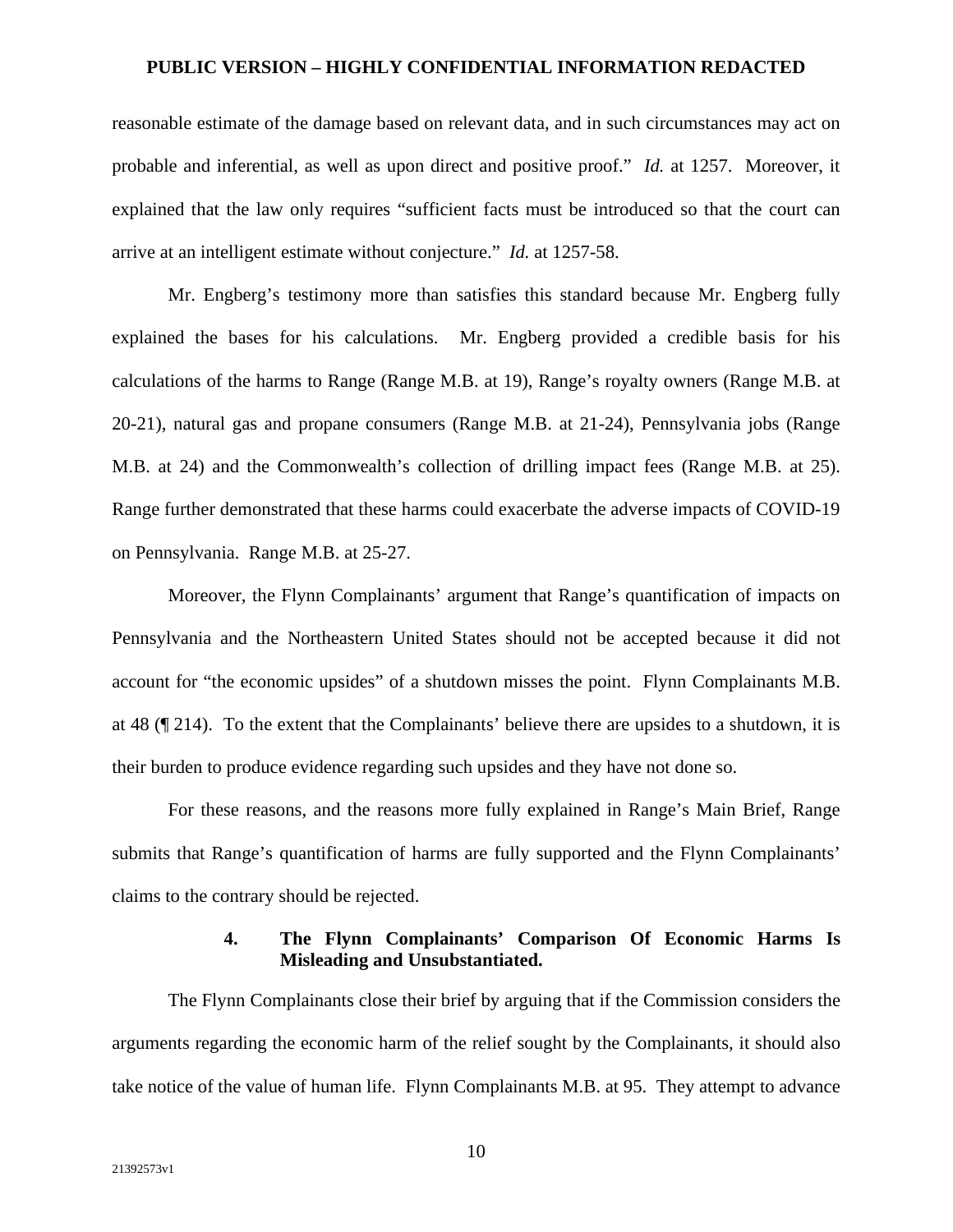a comparison of "100 dead citizens in Chester or Delaware Counties represent a loss of \$1 billion dollars," but this comparison should be rejected because it is misleading, unsupported and egregious.

It is important to recognize that although the Complainants have attempted to raise concerns about Sunoco's integrity management program and the existence of corrosion within the Mariner East Pipelines, the Complainants have failed to present any evidence regarding the risk or probability of an incident happening. *See* Sunoco M.B., Section V.B. Without this information, the Flynn Complainants' attempt to compare the alleged economic harms associated with a loss of human life to the economic harms shown by Range is flawed, because there is no evidence regarding the probability or likelihood that this loss of life will occur; furthermore, this type of unsubstantiated, speculative assertion is egregious and a flagrant misrepresentation of the factual record. Conversely, Range's claims of economic harm are based upon past shutdowns that have actually occurred and, therefore, account for the likelihood that the same harms will result from future shutdowns. *See* Range M.B., Section V.A.; *see also* Section IV.A.1-3. *supra*. The Flynn Complainants' misleading and egregious comparison should be rejected.

### **5. Conclusion.**

As explained above and in Range's Main Brief, the Complainants' requested injunctive relief will cause significant direct and indirect economic harms to Range, its Pennsylvania royalty owners, natural gas and propane consumers throughout the Northeastern United States and the Commonwealth as a whole. The Complainants have not demonstrated any legal right to the relief that they request. The Complainants' requested injunctive relief should, therefore, be denied by both the ALJ and the Commission.

11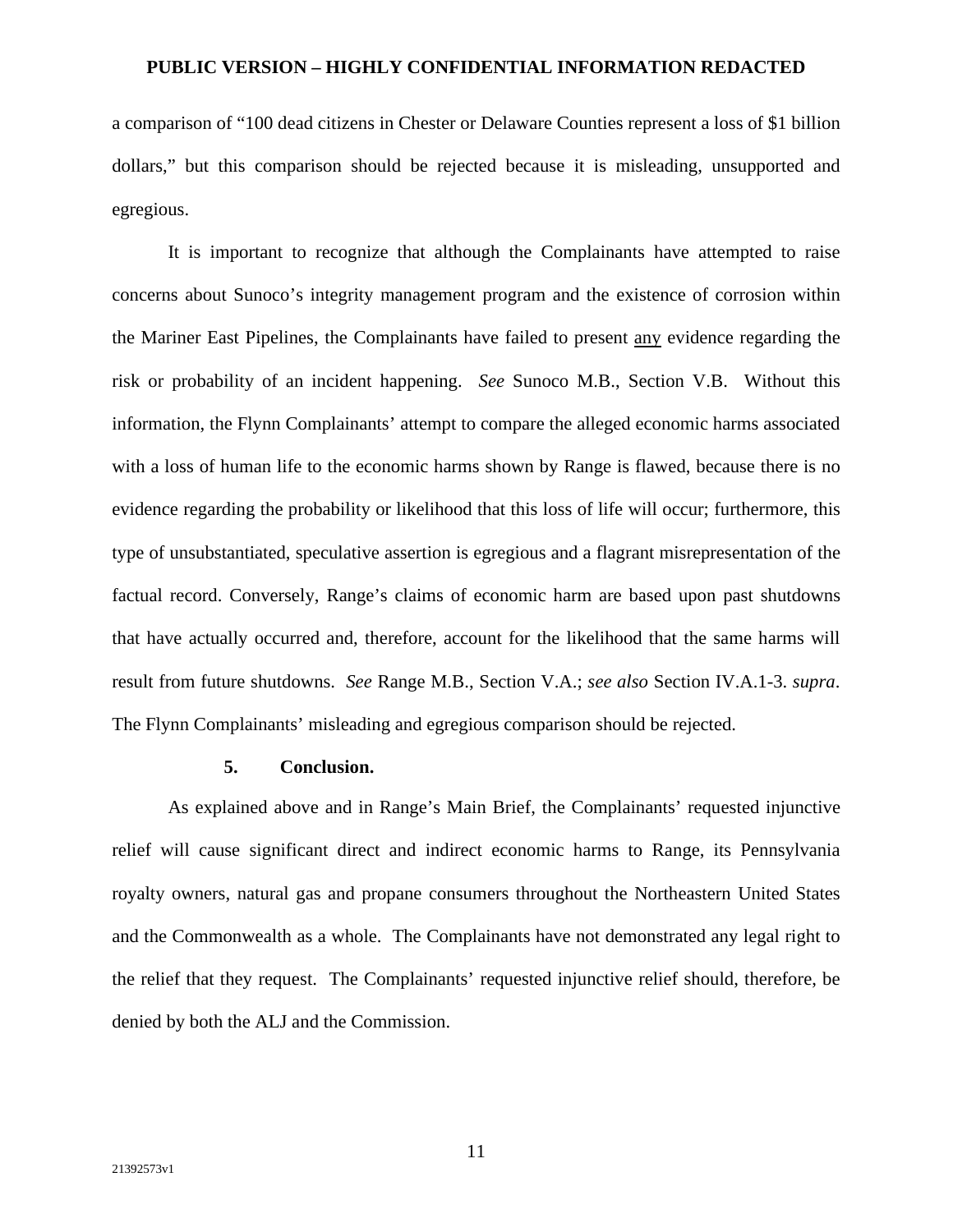### **B. THE OTHER PARTIES' ARGUMENTS IN SUPPORT OF THE COMPLAINANTS' REQUESTED INJUNCTIVE RELIEF SHOULD ALSO BE REJECTED.**

Several other parties have either specifically requested injunctive relief as a part of their briefs,<sup>15</sup> and/or join in the Complainants' requests for relief to the extent that it is consistent with the relief they have sought.<sup>16</sup> These parties' arguments in favor of injunctive relief and/or joinder in the arguments raised by the Flynn Complainants' requests for injunctive relief should be denied for the reasons explained in Range's Main Brief and the additional reasons explained above.

## **C. THE JOINT ARGUMENT OF DASD, RTMSD, EAST GOSHEN AND SENATOR KILLION REGARDING RANGE'S POSITION ON THE RELIEF SOUGHT BY THESE PARTIES SHOULD BE REJECTED.**

Although Range specifically focused upon the injunctive relief sought by the Complainants in its Main Brief, Range addresses here the arguments raised in the DASD et. al. M.B. regarding those joint-intervenors' requested relief. In their brief, DASD, RTMSD, East Goshen and Senator Killion claim that Range "does not know whether any of the relief requested" by them "would have any adverse effect on Range Resources." DASD et. al. M.B. at 11 (¶¶ 15-17). The joint intervenors specifically argue that Mr. Engberg did not know whether the installation of a mass early warning system or whether providing municipalities specific comprehensive public education and emergency response plan would have any adverse effect on Range. DASD et. al. M.B. at 11 (¶¶ 16-17).

Range submits that none of the relief sought by any of the parties is warranted for the reasons set forth in Sunoco's Main Brief and Reply Brief. *See* Sunoco M.B., Sections V.A.-D.; *see also* Sunoco R.B., Sections II.A.-D. As noted in Sunoco's Main Brief: (1) none of the parties

<sup>15</sup> *See* Britton M.B. at 4; DiBernardino M.B. at 2; Obenski M.B. at 8; Andover M.B. at 32, 37; DASD et. al. M.B. at 17.

<sup>16</sup> WWT M.B. at 1; WCASD and TVSD M.B. at 3; Kerslake M.B. at 2.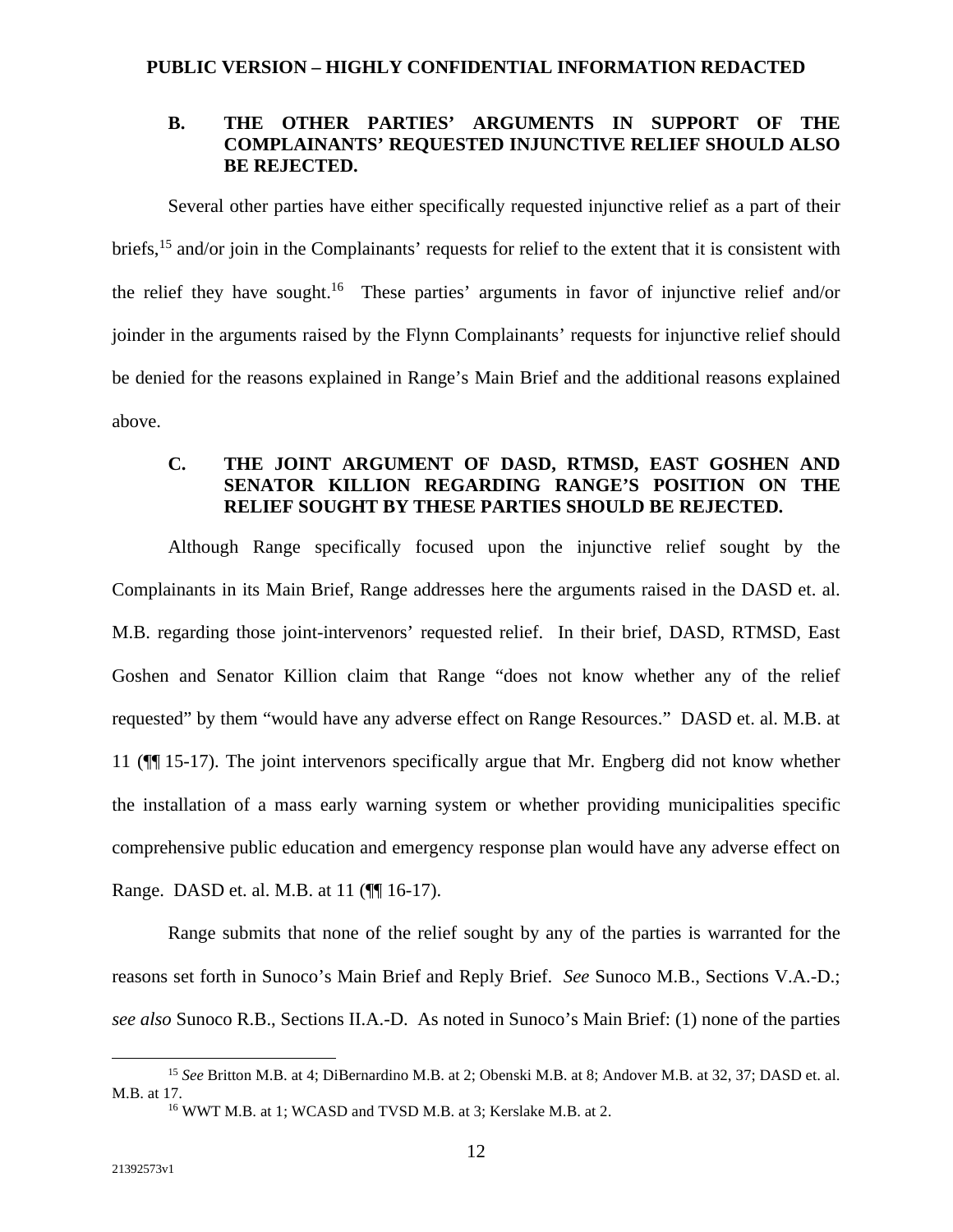have demonstrated that Sunoco's operation of the Mariner East Pipelines in high consequence areas violates Section 1501 of the Public Utility Code, 66 Pa.C.S. § 1501 (*see* Sunoco M.B., Section V.A.; *see also* Sunoco R.B., Section II.A.); (2) none of the parties have demonstrated that there is any basis for relief concerning Sunoco's integrity management, cathodic protection, or corrosion control of ME1 and the 12-inch pipelines (*see* Sunoco M.B., Section V.B.; *see also*  Sunoco R.B., Section II.B.); (3) the parties have failed to show that Sunoco's Public Awareness Plan does not comply with PHMSA's regulations at 49 C.F.R. § 195.440 (*see* Sunoco M.B., Section V.C.; *see also* Sunoco R.B., Section II.C.); and (4) Sunoco showed that the siting, construction and environmental issues presented by the other parties are beyond the scope of the Commission's jurisdiction and do not constitute violations of Section 1501 of the Public Utility Code, 66 Pa.C.S. § 1501 (*see* Sunoco M.B., Section V.D.; *see also* Sunoco R.B., Section II.D.).